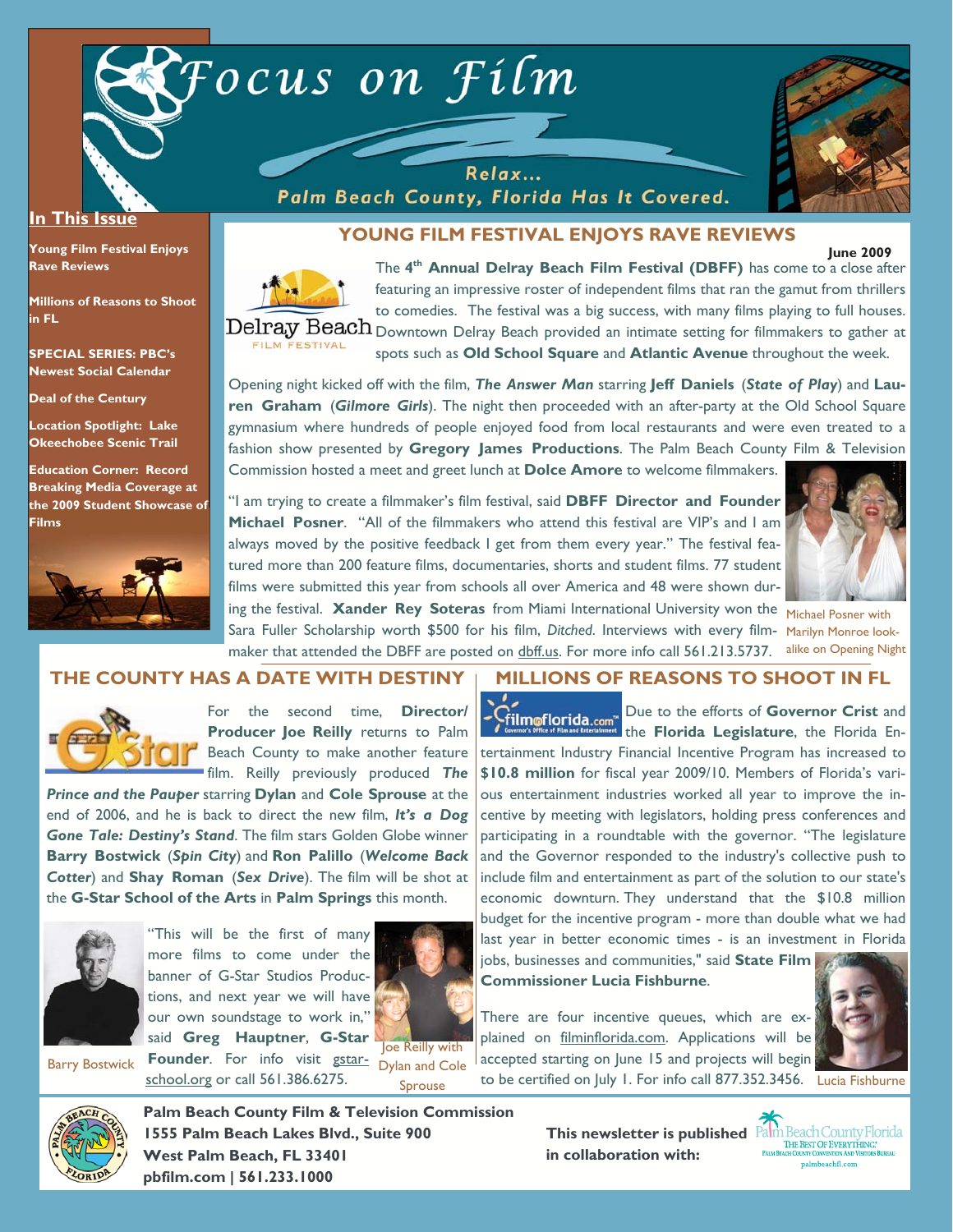#### **PBC'S NEWEST SOCIAL CALENDAR**



Want to learn about upcoming acting classes, industry related events or find out when a film festival is taking place? All of this information and more is now listed on the Palm Beach County Film & Television Com-

mission's new website,

Calendar of Events on pbfilm.com

PBFILM.COM. The interactive site also allows visitors to submit upcoming industry events, screenings, workshops and more into the calendar.

To view the current calendar, please visit pbfilm.com and scroll to the bottom of the webpage. To submit an event, please click on "Get Connected" and then "Submit an Event" and then complete a simple form. Submissions go through an approval process, are uploaded daily and free. For more info call 561.233.1000.

# **CASTING CALL FOR ABC TV SHOW**



From the production company that brought TV audiences shows as *Survivor* and *The Apprentice* comes a new venture! **Mark Burnett Productions** along with **Sony Pictures Television** is currently searching for budding

entrepreneurs, inventors, creators, innovators, etc. to star in the new **ABC** reality show, *Shark Tank*. If you have a lucrative business idea but just can't seem to secure the financial backing to get it off the ground then *Shark Tank* could be the show for you. Each episode features aspiring entrepreneurs pitching their business ideas to moguls in hopes of landing investment funds.

All interested parties should email **Stacy Kitter** at castingsharktank@gmail.com or call 310.903.5514. Be ready to provide the following information: Name, Age, Hometown, Phone number, Photo and whether you are an: Inventor, Entrepreneur or both.

*Shark Tank* is scheduled to air on ABC at the end of this summer. For more information visit abc.com and click on *Shark Tank*.



### **BELOVED CINEMATOGRAPHER PASSES**



The South Florida filmmaking community is mourning cinematographer **Irv Goodnoff**, 60, who recently passed away. Goodnoff worked on many feature films, music videos and TV shows including *The Witches of Eastwick.* He was very involved with the **Palm Beach International Film Festival (PBIFF)** and even presented an award and entertained the crowd at the **PBIFF** 

Irv Goodnoff

**Student Showcase of Films**, just days before his passing.

Born in New York in 1948, Goodnoff studied acting and won two coveted fellowships at the American Film Institute in Los Angeles in the 1970s. A memorial service took place last month.

### **'CHEERS' TYPE THEATRE OPENS LOCALLY**



If you have an interest in artsy, foreign or classic films, then check out the new independent movie theatre, with a neighborhood feel, **Mos'Art** in **Lake Park**. The theatre is located at 700 Park Avenue where the old rock joint, The Kelsey Club used to be located. **Co-Founder Philip Dvorak** wants the theatre to be the start of a Lake Park revitalization. "I hope the theatre will

help transform this community and bring more attention to downtown Lake Park," said Dvorak.

The theatre opened last month and has already shown films such as *The Princess Bride*, *Sherman's Way* and *Monty Python and the Holy Grail*. Dvorak is also open to the theatre being used as a screening location for local film festivals or as a location for productions. There is even a summer camp for kids ages 5-14 that will take place July 6-17. For more info visit mosarttheatre.com.

### **WAR EPIC FILMS IN PBC**



A U.S. submarine is trapped below water by a Japanese destroyer, and its crew holds a secret for the turning point of World War II. This is the plot of the new feature length World War II epic, *USS Sea Viper*, which is shoot-

ing in Palm Beach County and other areas of South Florida. The film has shot at locations such as **Yesteryear Village** at the **South Florida Fairgrounds** in **West Palm Beach**.

"We wanted to hit a home run for the regional production industry. We found some great local crews and actors as well," said **Rob Norris, Producer and Key Sound Designer**. Filming has been taking place for two years and is scheduled to wrap in 2010. The project is being produced by **Villani-Rockhill Productions**  out of Martin County, **Saturn Sound Studios** in Palm Beach County and **Status Productions** out of St. Lucie County. Producers plan to circulate the film at various film festivals around the country. For more information please visit ussseaviper.net, saturnsoundstudios.com or statusproductions.com.

## **FILMMAKER HOLDS PREMIERE IN BOCA**



**Mora Junior Etienne**, a local filmmaker is holding the premiere of his new film, *Le Prix a Payer*  at the **Muvico Theatre** in **Boca Raton**. The screening will take place on **Sunday, June 28, 2009** at **5:00pm**. Etienne is a full-time student as well as a full-time filmmaker. His company **Unis-Vers Cinema Productions, Inc.** based in **West Palm Beach** has a goal of making films

that are uplifting while urging people to make good choices in life.

Etienne has produced several films, including *Profonds Regrets*  starring international actress, **Fabienne Colas**. If you are interested in attending the screening or for more info, call 561.714.9652.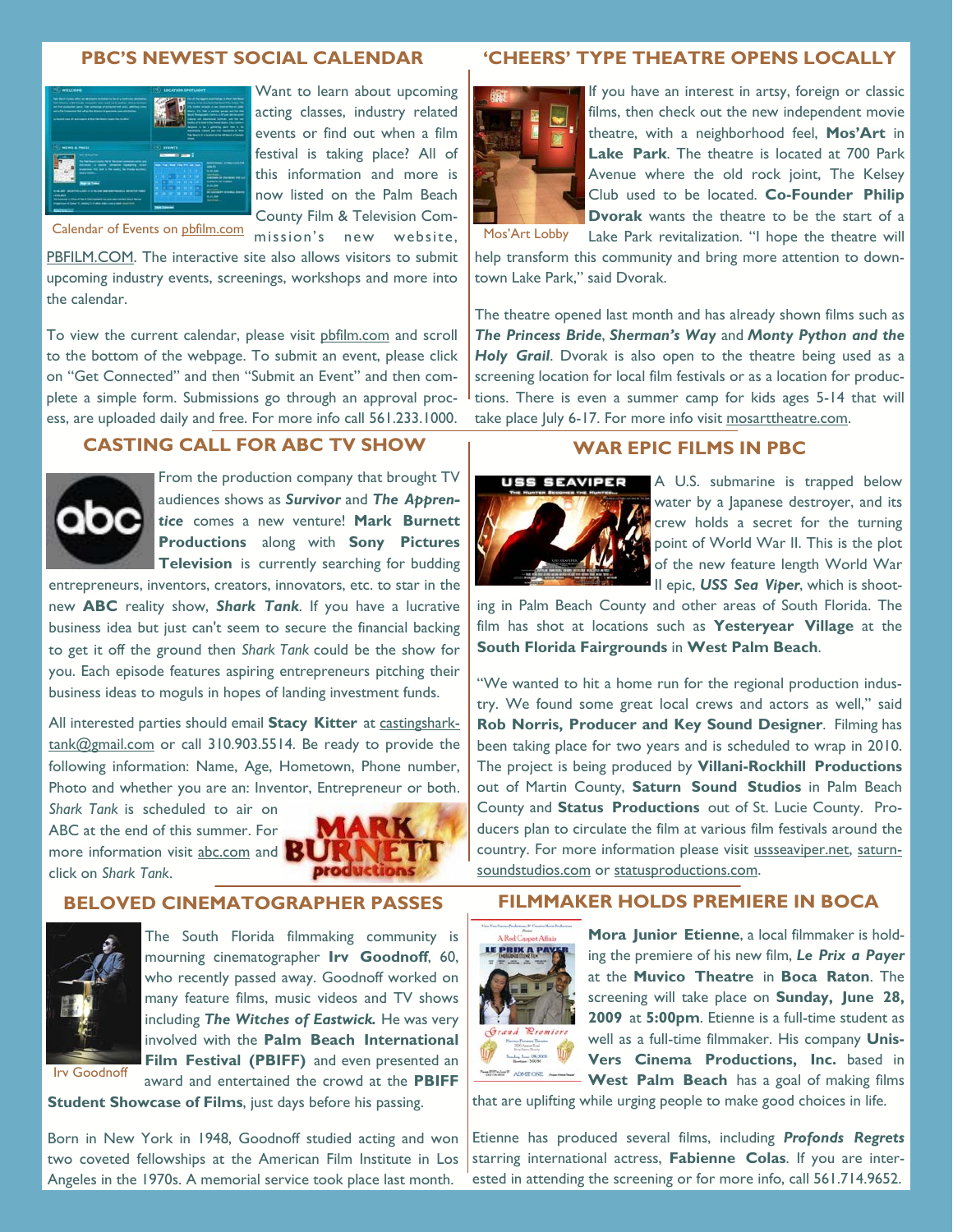## **RECORD BREAKING MEDIA COVERAGE AT THE 2009 STUDENT SHOWCASE OF FILMS**



**The 2009 Palm Beach International Film Festival's Student Showcase of Films (SSOF)** garnered extensive media exposure this year at a local and national level, with several print news articles, radio commentaries, TV news segments and two live Webcast-TV Broadcasts. Much of the attention was due to the surprise appearance of world-renowned actor and Palm Beach County (PBC) native **Burt Reynolds**, who presented his two \$5,000 schol-



Burt Reynolds at the SSOF

Savannah Winchester being interviewed by a Fox News reporter at the SSOF

arships to PBC students, **Kristin Harding** and **Savannah Winchester**. Among the highlights of the media coverage were two timely articles published by the nationally acclaimed business journal "**MovieMaker Magazine**," segments by the local **NBC** and **Fox** affiliates, the Palm Beach Post showcase web banners with various call to action items, the County's Education and Government station **Channel 20**, and a candid 20 minute commen-

tary by the hosts of the "The Buzz" morning show on 103.1. In addition, an in-depth pre-event interview with SSOF Producers **Michelle Hillery** and **Alex Marquez** aired on arts radio network. Mr. Reynolds also granted interviews to each news organization.

**The Carey O'Donnell Group** in **West Palm Beach** was at the helm of the SSOF Public Relations efforts for the second year in a row. Award winning film students at the SSOF received more than \$25,000 in cash prizes and scholarships and were greeted at the entrance of **Palm Beach Community College's Duncan Theater in Lake Worth** by a number of reporters and photographers wanting to get pictures and statements from the future filmmakers. For more information call 561.233.1000 or visit phfilm.com.

## **TRAVEL SHOW ON PBC AIRS IN CANADA**



*The Travel Guys*, a TV show that can be seen weekly in over four million homes in 33 SHAW TV markets in Canada, is airing the episode on Palm Beach County (PBC) numerous times this month, and then

The Travel Guys at Lion Country Safari again in the Autumn season. *The Travel Guys* came to PBC to show-

case some of the unique locations the County has to offer such as **Clematis Street** in **West Palm Beach, Lion Country Safari** in **Loxahatchee** and the **Ritz-Carlton** in **Manalapan**.

The Palm Beach County Film & TV Commission worked with the **Palm Beach County Convention and Visitor's Bureau (CVB)** to make this episode a reality. "While advertising is a mainstay in our marketing efforts, film and TV events like *The Travel Guys* being shot in-county and aired, in this case in Canada has more impact than anything we could buy," said **Bill Vervaeke VP of Marketing & Brand Management** for the CVB. For more information visit travelguystv.com.

# **DEAL OF THE CENTURY**



In addition to warm weather, diverse locations and free production space, Palm Beach County (PBC) is now offering the "Deal of the Century!" The County's tourism agencies have come with up a stimulus plan to increase hotel revenues by promoting a campaign to celebrate PBC's centennial by offering rooms for \$19.09 plus tax.

"The Founders Package 1909 Campaign has had an unprecedented level of support in the County," said **Jorge Pesquera**, President of the PBC Convention and Visitor's Bureau. 75 hotels, resorts and B&B's are participating through December 2009. For more info visit palmbeachfl.com or call 1.800.554.PALM (7256).

### **ENVIRONMENTAL COMEDY FILMS IN PBC**

**Frank Eberling**, a veteran educator and Florida filmmaker for over thirty-five years, and owner of **Palm Beach Film Group Inc.** announced that he will produce and direct a children's film based upon his own script, geared to kids between the ages of eight and twelve. The full-length feature, *Turkles* is

Frank Eberling about a group of eighth graders who monitor loggerhead turtle activity and join forces to solve the mystery of who is poaching turtle eggs. The film promises to be an "environmental comedy" written to make both kids and their parents laugh.

Eberling plans to utilize local talent and crews and plans to shoot 96% of the film in Palm Beach County. He is working in conjunction with the Motion Picture and Television Department of **Palm Beach Community College**, and through the generosity of **The Burt Reynolds' Institute of Film & Theatre (BRIFT)**. A press conference will be held this month at BRIFT. The media will have

**NEW TOURISM CHIEF IN TOWN** 

the opportunity to speak with cast members during the press conference. For more info please call 561.346.8106.





The Palm Beach County Tourist Development Council, the organization responsible for marketing Palm Beach County (PBC) as a premiere tourist destination,has announced **Roger Amidon** as their new Executive Director. Amidon was the chairman of the PBC Convention and Visitors Bureau and has extensive experience in the tourism industry.

Roger Amidon

"This is a fantastic role and exciting opportunity for me. I look forward to taking this market to new heights and working closely with

the team already in place and our industry partners to make PBC a top Palm Beach County Florida<br>
TOURIST OF EVERYTHING: THE BESTOR EVERYTHING: tourist destination," said Amidon.

Palm Beach County Florida